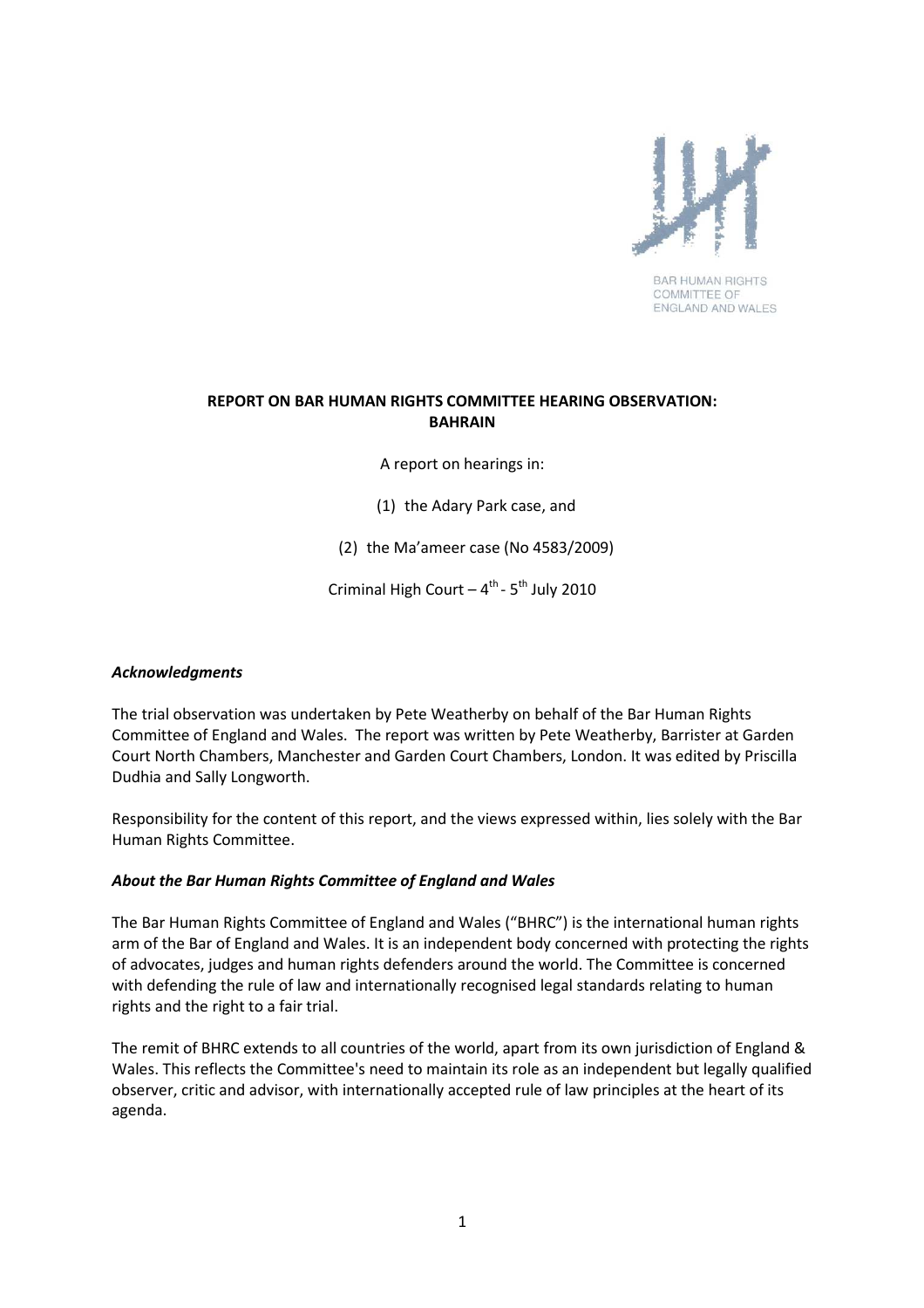## **INTRODUCTION**

 $\overline{a}$ 

During July 2010, BHRC undertook a mission to observe parts of the trials of two groups of individuals accused of offences connected to protests and tyre burnings. With the government refusing to issue permits for peaceful demonstrations, tyre burning has become a regular form of protest in Bahrain, particularly amongst young Shiite men.<sup>1</sup>

On the facts presented, BHRC is concerned that during the arrest, detention and trial of the accused, the following human rights were breached:

- The right not to be tortured or subjected to cruel, inhuman or degrading treatment as proscribed in the International Convention against Torture and Other Cruel, Inhuman or Degrading Treatment or Punishment, to which the Kingdom of Bahrain is party.
- The right to a fair trial as proscribed by the International Covenant on Civil and Political Rights, to which the Kingdom of Bahrain is party.

This report describes the background, charges and the results of the hearings. Although the purpose of this visit was to observe the trials, whilst in Bahrain BHRC had the opportunity to meet with a number of government and prosecution officials and various other individuals and groups. These opportunities were welcomed, as it enabled BHRC to discuss various issues raised by the hearings, as well as providing a balanced overview of the situation in Bahrain. The issues raised by these meetings are outlined below.

Since the visit there have been a large number of arrests of opposition and human rights activists and protestors, many of whom have now been charged under 'anti-terrorism' legislation. There are widespread reports of torture and mistreatment of these detainees, and they have been held for long periods without recourse to a lawyer. One of the current detainees is a dual British/Bahraini national. The Bahraini press has been banned from reporting all but official statements concerning the arrests, and many websites have been blocked.

The report concludes by outlining key recommendations for the Kingdom of Bahrain, based on the trial observations and the other meetings.

#### **OVERVIEW OF THE HUMAN RIGHTS SITUATION IN BAHRAIN**

Bahrain has signed and ratified numerous international human rights treaties and documents. Its constitution also contains many of the fundamental human rights principles, such as those relating to the right to a fair trial and the prohibition on torture. The National Human Rights Institution ("NHRI"), which seeks to promote and protect human rights in the Kingdom, was established in 2009 as a response to recommendations made by the UN Human Rights Council in its 2008 Universal Periodic Review ("UPR"). This year saw the appointment by Royal Order of 22 members to the Institution, a number of whom are high-ranking government officials, or members of the Shura, the appointed upper chamber of parliament. This raises questions over the impartiality of the body.

Despite some positive developments since 1999, there are excessive limitations on the freedoms of expression, association and assembly. These hinder the work of human rights groups, as well as the exercise of these rights by ordinary citizens. Decree No 18 of 1973 on Public Meetings, Processions

<sup>1</sup> Thanassis Cambanis, 'Crackdown in Bahrain Hints End of Reforms'*,* New York Times, 26 August 2010 available at: *<*http://www.nytimes.com/2010/08/27/world/middleeast/27bahrain.html?pagewanted=2> (last accessed 27 September 2010) (hereinafter "Thanassis Cambanis").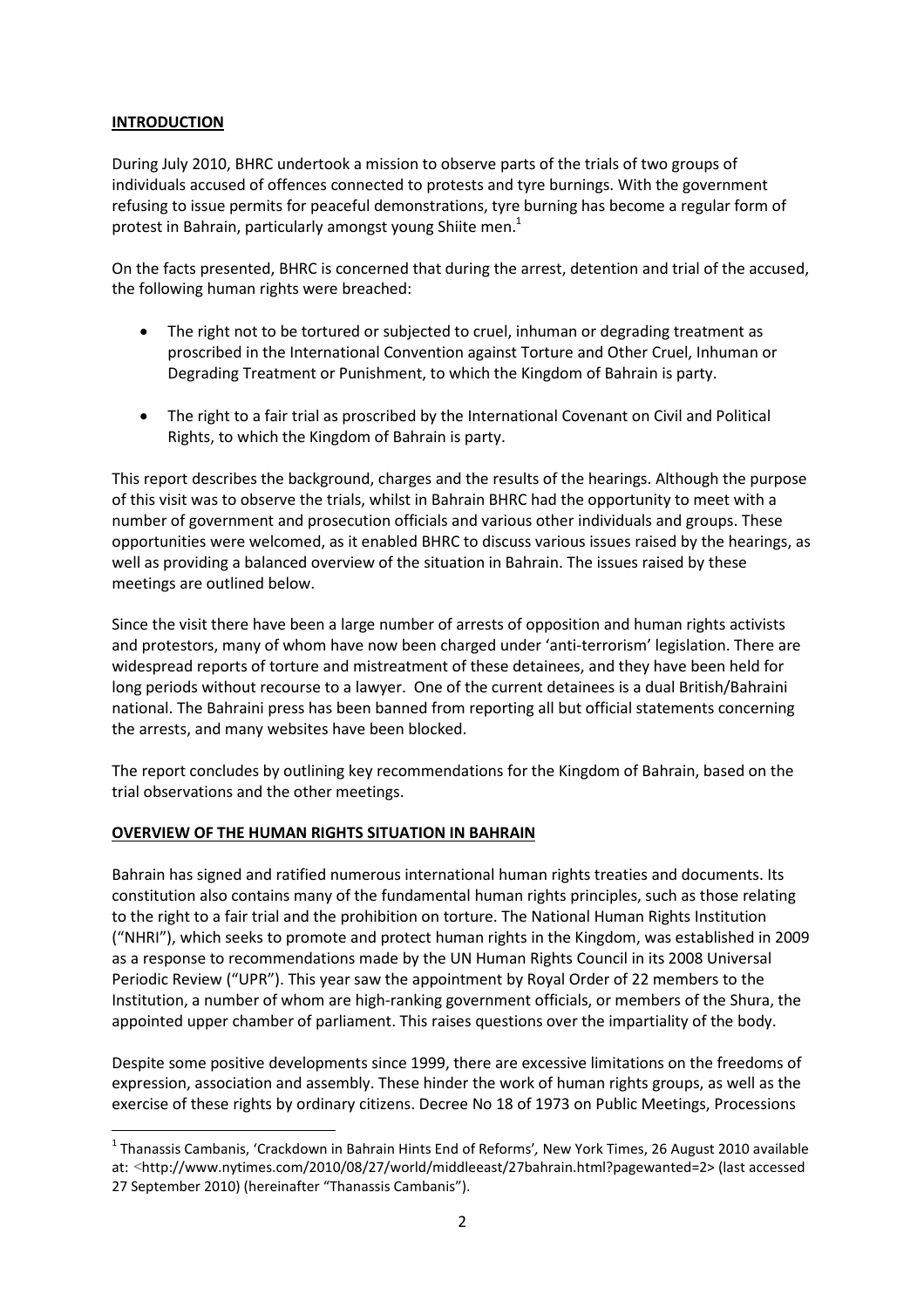and Gatherings requires prior notification of "every meeting held in a public or private place participated [in] by individuals who do not have [a] personal invitation". It imposes disproportionate penalties, including imprisonment, for speech-related conduct, even in the absence of a threat or incitement to violence or hatred. Furthermore, it outlaws demonstrations for election purposes, $<sup>2</sup>$ </sup> political rallies<sup>3</sup> and generally limits the freedom of peaceful assembly. Human Rights groups must register with the authorities, but a number have been refused registration, putting them outside the law.

Legislation on national security and counter-terrorism also threatens the exercise of these freedoms. The recent detentions are seen by many as part of a government clampdown in the run up to the parliamentary elections in October. It has been reported that 159 individuals are presently in detention,<sup>4</sup> although other sources indicate the figure may be higher. The government asserts that these individuals are suspected of having committed security-related offences, such as terrorism. As stated, there is currently a press ban on reporting the recent arrests and detention, other than from official statements.

BHRC is concerned about the excessively broad definitions of "terrorism" and "terrorist act" in the Protecting Society from Terrorists Act no.58 (2006), which undermine the principle of legality. Article 1 prohibits any act that would "damage national unity" or "obstruct public authorities from performing their duties". The scope of the definitions increases the potential for the government to stifle dissident political views. The risk of ill-treatment, torture and arbitrary detention is also heightened by the Act, which allows for extended periods of detention without charge or judicial review. In 2006, the United Nations Special Rapporteur for Human Rights and Counter-Terrorism publicly urged Sheikh Hamad bin Isa Al Khalifa to make amendments before the legislation was brought into force.<sup>5</sup> Unfortunately, these recommendations were ignored.

Dr Abdul-Jalil Al-Singace, a leader of the opposition *Haq Movement for Civil Liberties and Democracy* was charged under this act in January 2009, together with thirty-four others.<sup>6</sup> Shortly after, a royal pardon was issued and the accused were released. However, Dr Al-Singace was arrested again on 13<sup>th</sup> August this year. He was detained at Bahrain International Airport having arrived back from London where he had taken part in a seminar hosted by Baroness Falkner at the House of Lords, in which he criticised human rights violations in Bahrain. His detention was followed by the arrests of several other senior activists. Dr Al-Singace remains in detention and has reportedly made confessions after being subjected to torture including severe beatings, electric shocks, and being made to stand for long periods (particularly cruel as he has had Polio in childhood, and is severely disabled). Two other attendees at the seminar, Abdulghani Al Khanjar and Jaafar Hisabi (who has dual nationality), are also detained. The three have now been charged with a variety of offences including trying to overthrow the government, and "Contacting and working with international organisations". According to the Bahraini media the government is to ask Britain to expel two other opposition figures who appeared at the same seminar, to face similar charges.

 $\overline{a}$ 

<sup>2</sup> Article 10(b).

<sup>3</sup> Article 10(a).

<sup>4</sup> Thanassis Cambanis, *supra* n. 1.

<sup>&</sup>lt;sup>5</sup> Office of the High Commissioner for Human Rights Press Release, 'UN Special Rapporteur calls for further amendments to counter-terrorism legislation in Bahrain' 25 July 2006, available at:

<sup>&</sup>lt;http://www.ohchr.org/EN/NewsEvents/Pages/DisplayNews.aspx?NewsID=7236&LangID=E> (last accessed 27 September 2010).

<sup>&</sup>lt;sup>6</sup> See Report on Bar Human Rights Committee Hearing Observation: Human Rights Defenders in Bahrain, 2009 available at: <http://www.barhumanrights.org.uk/docs/reports/2009/Bahrain\_Report\_F.doc> (last accessed 27 September 2010).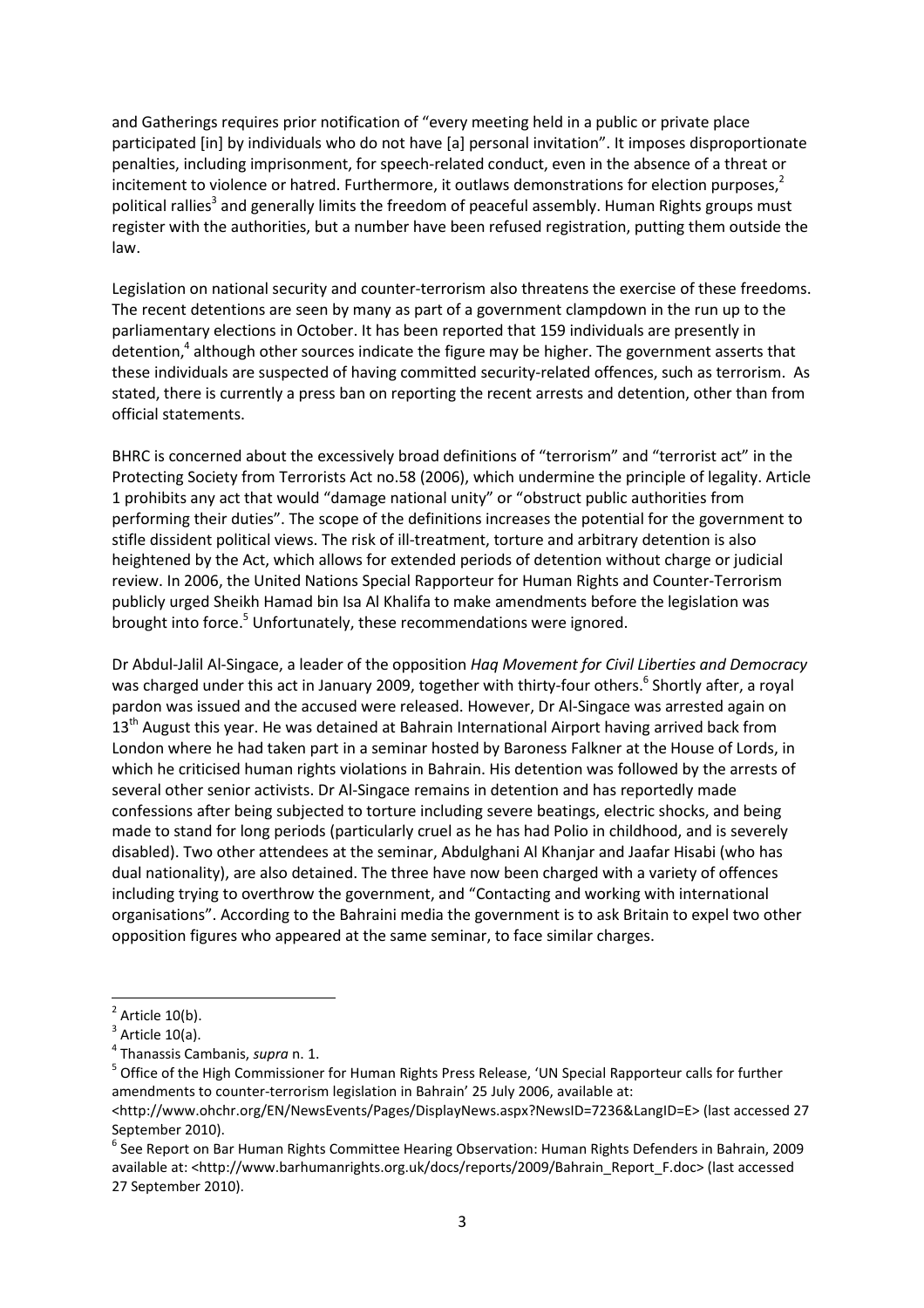Persistent allegations of torture against political opponents, protestors and human rights defenders in Bahrain remain, notwithstanding efforts between 2001-2002 to usher in a new age of respect for the rule of law. A 2010 Human Rights Watch report based on interviews with former detainees and forensic medical reports concluded that security officials have repeatedly used torture as a means of obtaining confessions from suspects of national security offences.<sup>7</sup> Common practices include electric shock treatment, suspension in painful positions particularly by handcuffs, beating the soles of feet (known as *falaka*) and beating the head, torso and limbs. Officials have continued to deny allegations of torture, most notably in 2008 during Bahrain's UPR.

# **BAHRAIN'S LEGISLATIVE FRAMEWORK**

The legislative framework of Bahraini law incorporates most central human rights principles. In the current context these include fair trial provisions, respect for detainees, a prohibition on torture, and access to legal advice and representation from an early stage. Unfortunately, there remain concerns about the implementation of these laws and very serious concerns regarding the treatment of detainees. Furthermore, the very wide scope of anti-terrorist provisions raises issues of legality in cases with a political or protest element. The report from the last Bar Human Rights Committee visit to Bahrain (Kirsty Brimelow, 30 June 2009) sets out in full the relevant human rights legislation and the situation at that time.

# *Constitution of the Kingdom of Bahrain<sup>8</sup>*

The Constitution of the Kingdom of Bahrain contains many of the fundamental international human rights principles. Those relevant to the hearings are listed below:

# Article 19 – Prohibition against Torture

*"d. No person shall be subjected to physical or mental torture, or inducement, or undignified treatment, and the penalty for so doing shall be specified by law. Any statement or confession proved to have been made under torture, inducement, or such treatment, or the threat thereof, shall be null and void."* 

# Article 20 - Criminal Trials

*"c. An accused person is innocent until proved guilty in a legal trial in which he is assured of the necessary guarantees to exercise the right of defence at all stages of the investigation and trial in accordance with the law.* 

*d. It is forbidden to harm an accused person physically or mentally.* 

*e. Every person accused of an offence must have a lawyer to defend him with his consent.* 

*f. The right to litigate is guaranteed under the law."* 

# **BAHRAIN'S REGIONAL OBLIGATIONS**

l

The relevant provisions of the Arab Charter on Human Rights $^9$  $^9$  are set out below:

<sup>&</sup>lt;sup>7</sup> Human Rights Watch, *Torture Redux: The Revival of Physical Coercion during Interrogations in Bahrain, 8* February 2010, available at: <http://www.hrw.org/en/node/88200/section/1> (last accessed 27 September 2010) (hereinafter "HRW Torture Redux").

<sup>8</sup> Kingdom of Bahrain, *Constitution of the Kingdom of Bahrain*, 14 February 2002 available at:

<sup>&</sup>lt;http://www.bahrain-embassy.or.jp/en/constitution.pdf> (last accessed on 27 September 2010).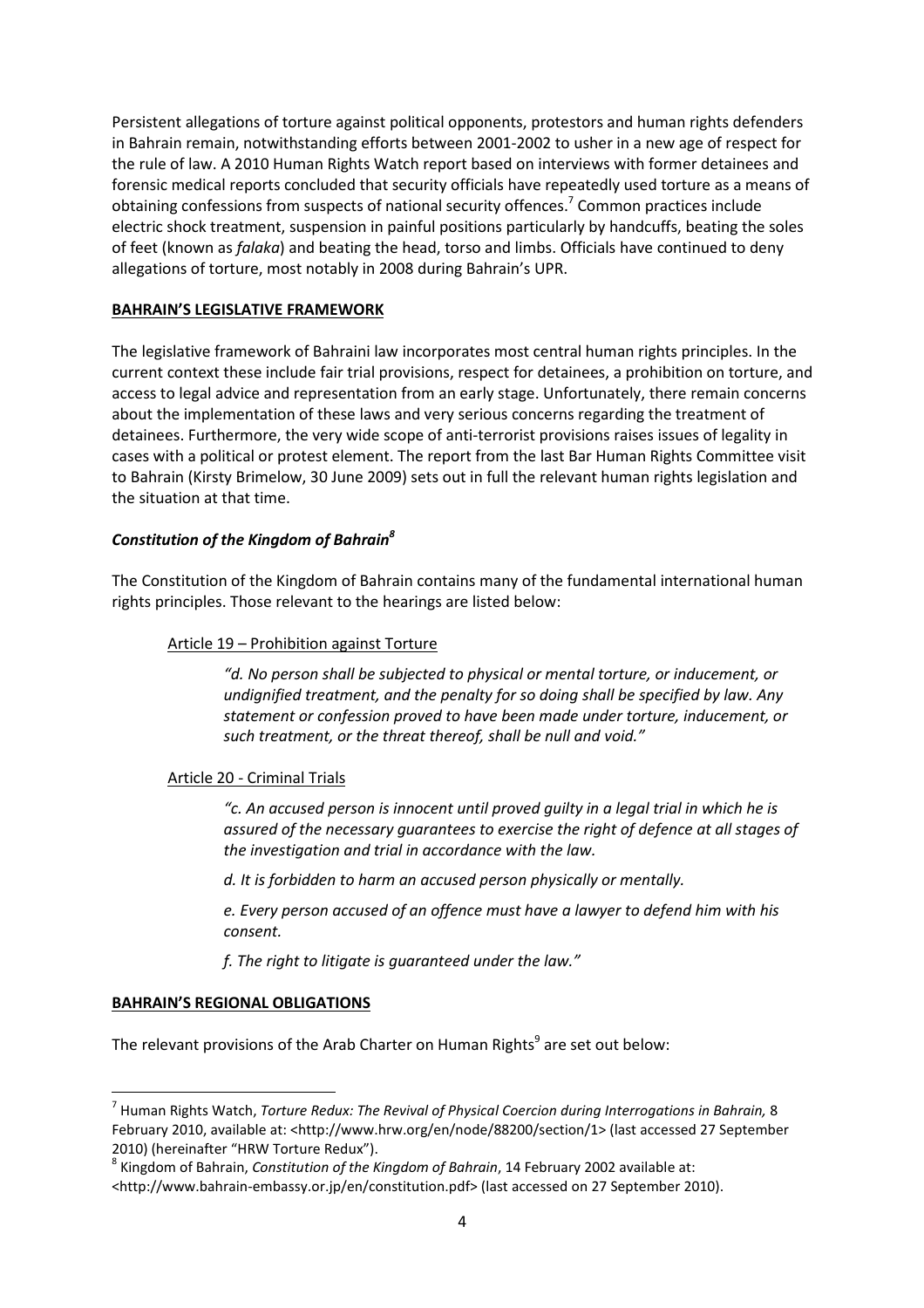#### <span id="page-4-0"></span>Article 7

*"The accused is presumed innocent until proven guilty in a lawful trial where defence rights are guaranteed."* 

#### Article 13

*"A. The State parties shall protect every person in their territory from physical or psychological torture, or from cruel, inhuman or degrading treatment. [The State parties] shall take effective measures to prevent such acts; performing or participating in them shall be considered a crime punished by law.* 

*B. No medical or scientific experimentation shall be carried out on a person without his free consent."* 

#### Article 15

*"Those punished with deprivation of liberty must be treated with humanely."* 

#### **BAHRAIN'S INTERNATIONAL OBLIGATIONS**

Of particular significance to the rights allegedly violated in the cases under consideration are the International Covenant on Civil and Political Rights 1977 ("ICCPR")<sup>10</sup> and the Convention against Torture and Other Cruel, Inhuman or Degrading Treatment or Punishment ("CAT").<sup>11</sup> It is of note, however, that Bahrain has not signed the First Optional Protocol to the ICCPR. The First Optional Protocol enables those who claim that their rights enshrined in the ICCPR have been breached to file "individual" communications or complaints with the Human Rights Committee. Accordingly, while Bahrain is bound by the reporting mechanism enshrined in the ICCPR and therefore subject to scrutiny in this way from the Human Rights Committee, there is no recourse for an individual in respect of a specific violation.

The relevant provisions of the ICCPR are;

 $\overline{a}$ 

Article 7 – Prohibition against Torture

*"No one shall be subjected to torture or to cruel, inhuman or degrading treatment or punishment."* 

Article 14 – The Right to a Fair Trial

*"1. All persons shall be equal before the courts and tribunals. In the determination of any criminal charge against him, or of his rights and obligations in a suit at law, everyone shall be entitled to a fair and public hearing by a competent, independent and impartial tribunal established by law. The press and the public may be excluded from all or part of a trial for reasons of morals, public order or national security in a democratic society, or when the interest of the private lives of the parties so requires,* 

<http://www.unhcr.org/refworld/docid/3ae6b38540.html> (last accessed 27 September 2010).

<sup>9</sup> League of Arab States, *Arab Charter on Human Rights*, 15 September 1994, available at:

<sup>&</sup>lt;sup>10</sup> Adopted by General Assembly resolution 220A (XXI) of 16 December 1966. Date of accession by Kingdom of Bahrain 20 September 2006. Available at: <http://www2.ohchr.org/english/law/ccpr.htm> (last accessed 27 September 2010).

 $11$  Adopted by General Assembly resolution 39/46 of 10 December 1984. Date of accession by Kingdom of Bahrain 6 March 1998. Available at: <http://www2.ohchr.org/english/law/pdf/cat.pdf> (last accessed 27 September 2010).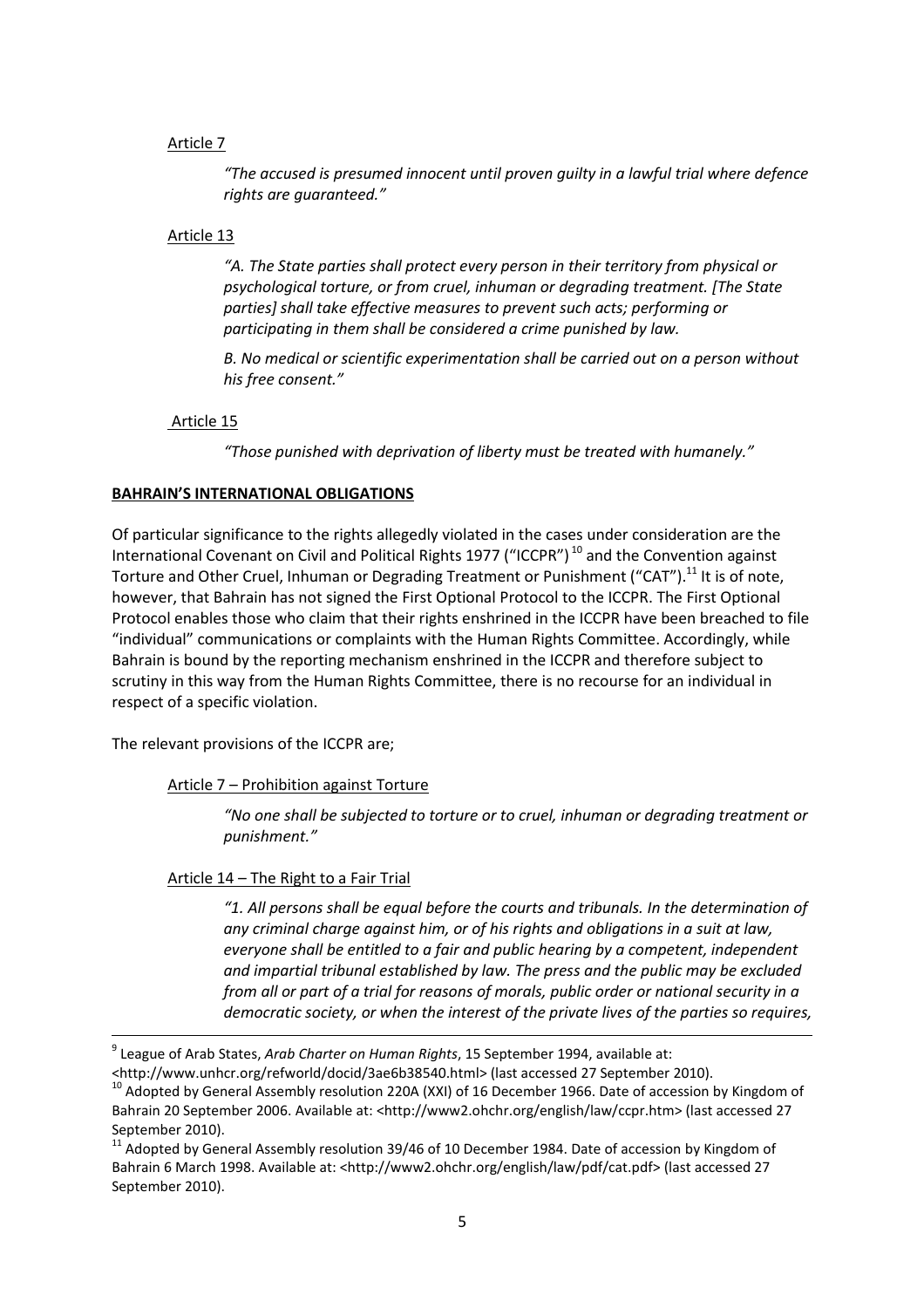*or to the extent strictly necessary in the opinion of the court in special circumstances where publicity would prejudice the interests of justice; but any judgement rendered in a criminal case or in a suit at law shall be made public ...* 

*2. Everyone charged with a criminal offence shall have the right to be presumed innocent until proved guilty according to law.* 

*3. In the determination of any criminal charge against him, everyone shall be entitled to the following minimum guarantees, in full equality:* 

*(a) To be informed promptly and in detail in a language which he understands of the nature and cause of the charge against him;* 

*(b) To have adequate time and facilities for the preparation of his defence and to communicate with counsel of his own choosing;* 

*(c) To be tried without undue delay;* 

*(d) To be tried in his presence, and to defend himself in person or through legal assistance of his own choosing; ...* 

*(e) To examine, or have examined, the witnesses against him and to obtain the attendance and examination of witnesses on his behalf under the same conditions as witnesses against him;* 

*(f) To have the free assistance of an interpreter if he cannot understand or speak the language used in court;* 

*(g) Not to be compelled to testify against himself or to confess guilt."* 

The relevant provisions of the CAT are:

#### Article 1 – Definition of Torture

*"1. For the purposes of this Convention, the term "torture" means any act by which severe pain or suffering, whether physical or mental, is intentionally inflicted on a person for such purposes as obtaining from him or a third person information or a confession, punishing him for an act he or a third person has committed or is suspected of having committed, or intimidating or coercing him or a third person, or for any reason based on discrimination of any kind, when such pain or suffering is inflicted by or at the instigation of or with the consent or acquiescence of a public official or other person acting in an official capacity. It does not include pain or suffering arising only from, inherent in or incidental to lawful sanctions."* 

Article 4 – Criminalisation of Torture

*"1. Each State Party shall ensure that all acts of torture are offences under its criminal law. The same shall apply to an attempt to commit torture and to an act by any person which constitutes complicity or participation in torture."* 

#### Article 11 – Prohibition of Torture for those in Custody

*"Each State Party shall keep under systematic review interrogation rules, instructions, methods and practices as well as arrangements for the custody and treatment of persons subjected to any form of arrest, detention or imprisonment in any territory under its jurisdiction, with a view to preventing any cases of torture."* 

#### Article 12 – Investigation of Acts of Torture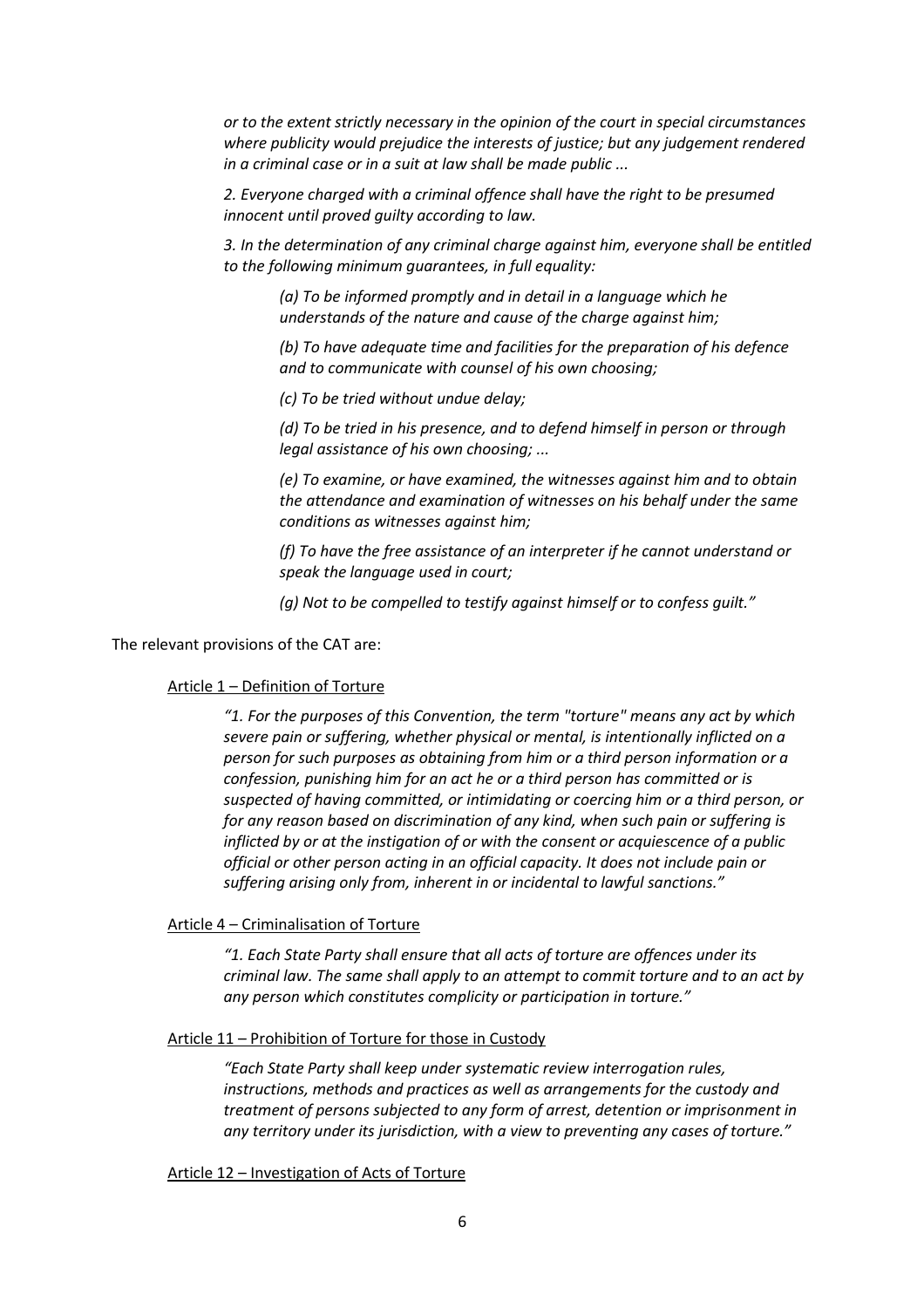*"Each State Party shall ensure that its competent authorities proceed to a prompt and impartial investigation, wherever there is reasonable ground to believe that an act of torture has been committed in any territory under its jurisdiction."* 

## Article 13 – Right of Complaint to the Competent Authorities

*"Each State Party shall ensure that any individual who alleges he has been subjected to torture in any territory under its jurisdiction has the right to complain to, and to have his case promptly and impartially examined by, its competent authorities. Steps shall be taken to ensure that the complainant and witnesses are protected against all ill-treatment or intimidation as a consequence of his complaint or any evidence given."* 

# Article 14

 $\overline{\phantom{0}}$ 

*"1. Each State Party shall ensure in its legal system that the victim of an act of torture obtains redress and has an enforceable right to fair and adequate compensation, including the means for as full rehabilitation as possible...* 

*2. Nothing in this article shall affect any right of the victim or other persons to compensation which may exist under national law."* 

# Article 15 – Prohibition against Evidence obtained under Torture

*"Each State Party shall ensure that any statement which is established to have been made as a result of torture shall not be invoked as evidence in any proceedings, except against a person accused of torture as evidence that the statement was made."* 

Other applicable international human rights standards include:

- UN Body of Principles for the Protection of All Persons under any form of Detention or Imprisonment; $12$
- Basic Principles for the Independence of the Judiciary;<sup>13</sup>
- Guidelines on the Roles of Prosecutors: $14$
- UN Code of Conduct for Law Enforcement Officials.<sup>15</sup>

<sup>&</sup>lt;sup>12</sup> A/RES/43/173 adopted by during General Assembly 76<sup>th</sup> plenary meeting, 9 December 1988, available at: <http://www.un.org/documents/ga/res/43/a43r173.htm> (last accessed 27 September 2010).

<sup>&</sup>lt;sup>13</sup> Adopted by the Seventh United Nations Congress on the Prevention of Crime and the Treatment of Offenders held at Milan from 26 August to 6 September 1985 and endorsed by General Assembly resolutions 40/32 of 29 November 1985 and 40/146 of 13 December 1985, available at:

<sup>&</sup>lt;http://www2.ohchr.org/english/law/indjudiciary.htm> (last accessed 27 September 2010).

<sup>&</sup>lt;sup>14</sup> Adopted by the Eighth United Nations Congress on the Prevention of Crime and

the Treatment of Offenders, Havana, Cuba, 27 August to 7 September 1990, available at:

<sup>&</sup>lt;http://www2.ohchr.org/english/law/prosecutors.htm> (last accessed 27 September 2010).

 $15$  Adopted by General Assembly resolution 34/169 of 17 December 1979, available at:

<sup>&</sup>lt;http://www2.ohchr.org/english/law/codeofconduct.htm> (last accessed 27 September 2010).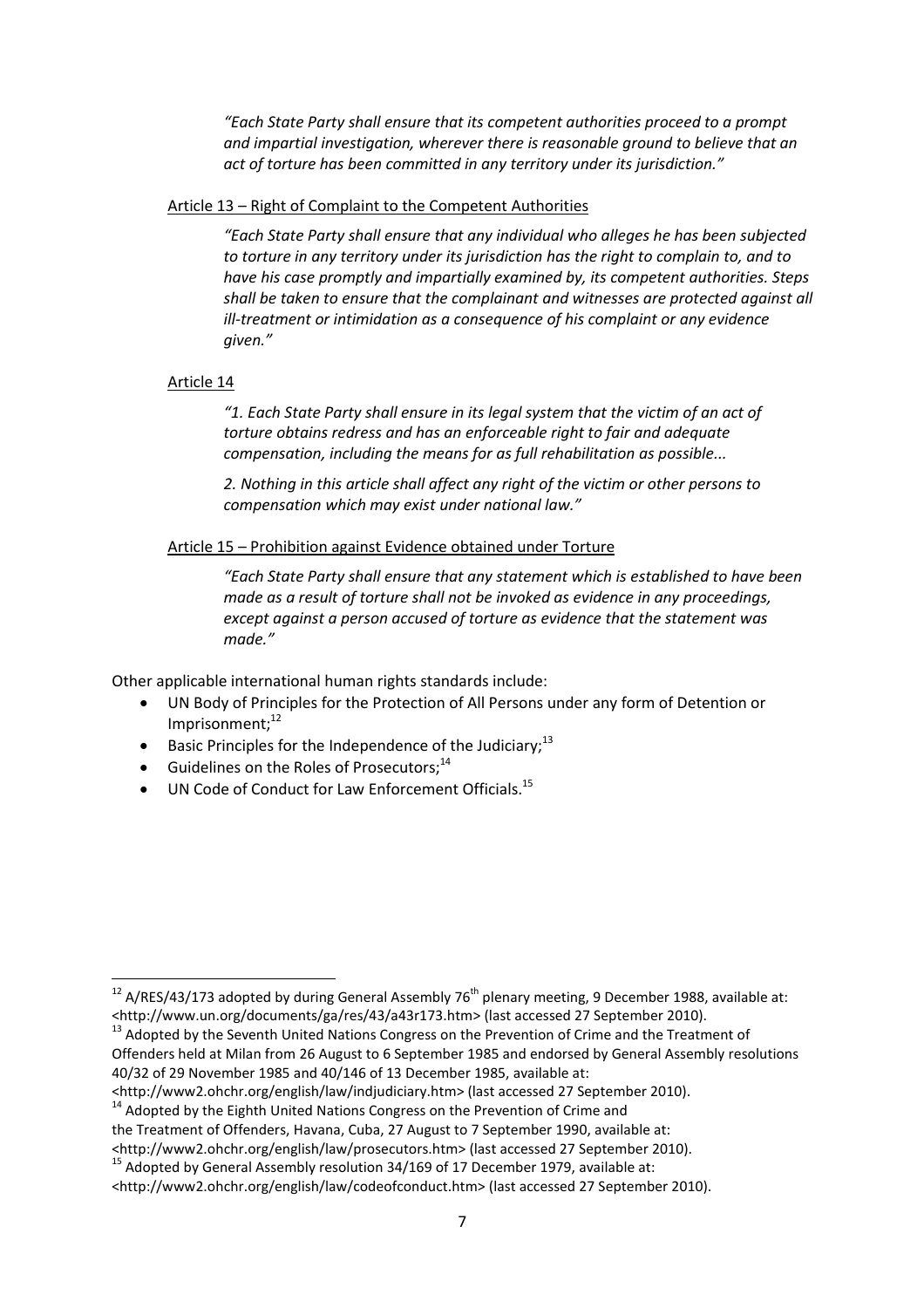## **THE HEARINGS**

#### *The Adary Park case*

## *Background*

The *Adary Park* case involves five youths charged in relation to a large fire which resulted from tyre protests around the time of the 2010 Bahrain F1 Grand Prix. One of the defendants was under 18 at the time of the commission of the alleged crime. They were brought before a new division of the Criminal High Court set up to deal with protest and security cases - so-called 'special' cases.

## *Charges*

Four of the five defendants are accused of setting fires and taking part in the illegal protest. The fifth defendant has been charged with falsification (perverting the course of justice).

#### *Arrest*

The prosecution case is largely based on disputed confessions of three of the accused men, and no doubt, evidence of the burns. BHRC spoke to the sister of one of the defendants with burns; she had pertinent information (including alibi) which should be investigated.

Three of the defendants had made confessions; all alleged to have been made under torture. The defendants claim that the confessions were made after having been subjected to beatings. They claim also to have been sprayed in the face with an unknown chemical. The defendants assert that they were denied access to a lawyer for a period between three weeks and a month and a half.

# *Prison conditions*

Defence counsel complained to the court regarding the lack of proper medical care in the defendants' current prison and asked the judge to order their transfer. One defendant continues to suffer from the serious burns he has and another has a sickle cell illness.

# *Hearing - DATE: 4 July 2010*

The hearing took place in the Criminal High Court.

# *Observed by representatives from:*

- Bar Human Rights Committee of England and Wales
- Islamic Human Rights Commission
- *Defence Counsel:* Mohamed Al Tajer

# *Main submissions made by Defence Counsel*

1) Defence counsel asked for the case to be adjourned as the prosecution papers had not been served until a few days before the hearing, and the prosecution still had to serve video footage which was said to be relevant to their case.

2) Defence counsel asked the judge to require prosecution witnesses to appear before the court in person.

3) Defence counsel requested the court to order the transfer of defendants to another prison due to problems with medical care mentioned above.

The hearing was in public and the judge listened to the submissions.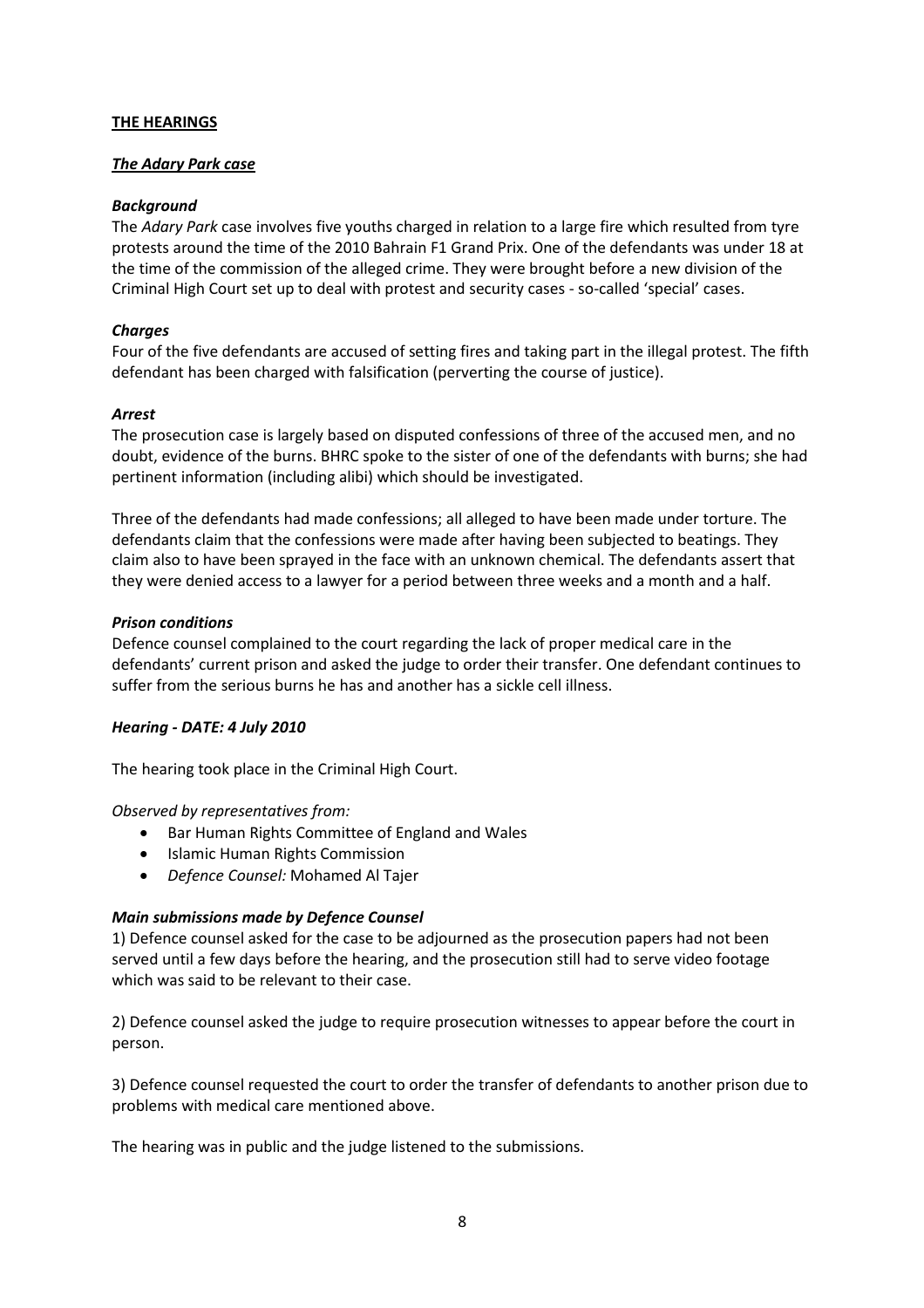The Prosecutor did not respond and the court retired without making a ruling. BHRC was informed by defence lawyers that the Public Prosecutor would make submissions in private, after which the court would deliver its ruling.

## *The Ruling*

The court agreed to the further disclosure and to the adjournment, but only for approximately a week. The judge declined to order the transfer of the defendants.

Defence counsel was unhappy with the short time allowed to prepare a case which involved disputed confessions.

# *The Ma'ameer case*

# *Background*

This case related to the death of a Pakistani worker, alleged by the prosecution to have been caused by a molotov cocktail being thrown at his vehicle during a protest, but the alternative defence hypothesis was that he had driven through a burning barricade of tyres in the Ma'ameer area and the vehicle had caught fire. The victim had five children and was the sole earner for his family.

The ten defendants were all young men from the Ma'ameer area: Kumail Hussain, Mohamed Hasan, Jassim Hasan, Issa Ali Sarhan, Hussain Hamza, Sadeq Jaffar Madi, Ahmed Ali Ahmed, Mohamed Ahmed, Ali Ahmed and Ebrahim Jaffer.

The prosecution's case was based almost entirely on confessions by seven of the defendants. The confessions were challenged on the basis that they had been obtained by torture. Previously during the proceedings, doctors provided by the police/Public Prosecutor had rejected the assertion by the defendants that their injuries were caused by torture, and concluded that the injuries were selfinflicted, caused by resisting arrest, or by natural causes. The defence lawyers indicated that they had applied to the court for the detainees to be examined by independent doctors, but this had been denied. They were also denied access to the burnt vehicle, examination of which may have determined the cause of the fire. No evidence was presented as to how the vehicle had caught fire. The defendants assert that they were denied legal access for a period between three and six weeks.

BHRC had met with a senior Public Prosecutor on 4 July 2010 to discuss judicial independence and aspects of the court procedures, but were unable to ask about these allegations of torture, as he did not respond to our request for a further meeting.

#### *Charges*

The defendants were charged with murder. One of the defendants was being tried *in absentia,* as he had not been apprehended.

#### *Arrest*

According to first-hand accounts of relatives the defendants were beaten on arrest and dragged from their homes. They were kept for long periods without access to their lawyers or families. It was during this time that the disputed confessions were made.

# *Hearing - 5th July 2010*

The final hearing took place in the Criminal High Court of Bahrain.

*Observed by representatives from:*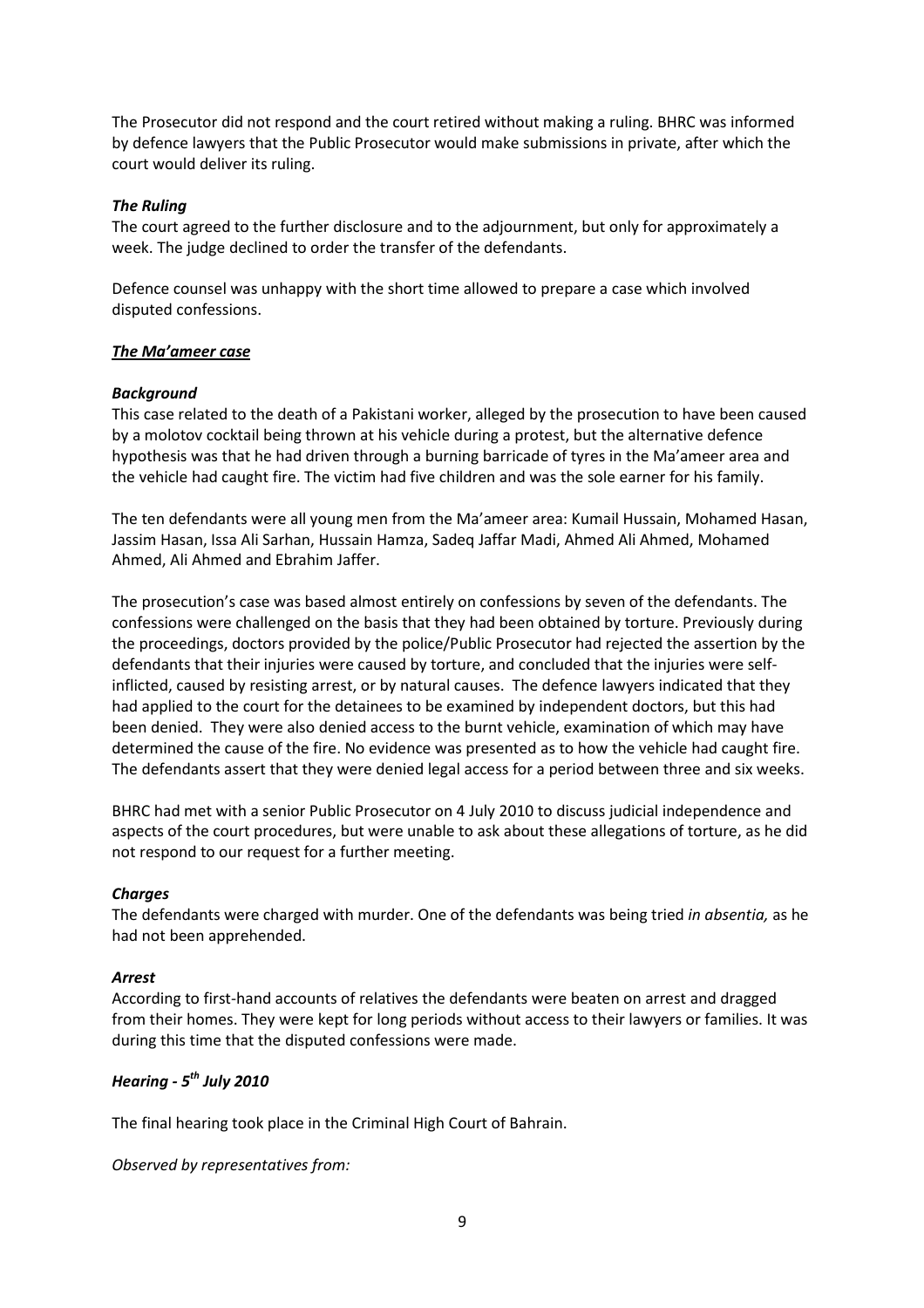- Bar Human Rights Committee of England and Wales
- Islamic Human Rights Commission
- *Defence Counsel:* The defendants were represented by a team of lawyers headed by Mohammed Al Tajer.

The defendants sat handcuffed on one side of the courtroom, surrounded by a large number of police and security personnel. The families of the defendants were present and sat on the opposite side, together with journalists and observers. Before the judges entered, Mr Al Tajer informed the BHRC that the escorting officers had informed him that the defendants were to be transferred to a new prison after the hearing, which indicated that they already knew the outcome of the hearing.

The three judges entered the courtroom, accompanied by the Public Prosecutor. The Presiding Judge delivered a very short verdict, convicting the seven defendants who had made confessions and sentencing them to life imprisonment with a minimum of 25 years, under the 2006 Anti-Terror law, and acquitting the other three. Written reasons were handed down later in the day. In the written judgment, the judges rejected the defence submissions concerning ill-treatment of the detainees and based the convictions on the confessions.

The judges left to uproar in the court. There were clashes between defendants and their relatives and the security forces, and batons were used. Outside the court teargas was fired at protestors, and the father of one of the detainees was beaten to the ground. BHRC observed the security forces' approach to be very heavy-handed.

Defence lawyers have lodged an appeal and the first stage will be heard in September or October 2010.

It is of note that the same judge acquitted a group of defendants in an earlier case due to illtreatment and coerced confessions. In that case he had allowed the defence to instruct independent doctors. However, the appeal court overturned his decision and imprisoned the defendants.<sup>16</sup>

l

<sup>16</sup> See HRW Torture Redux *supra.* n.7 pg. 18.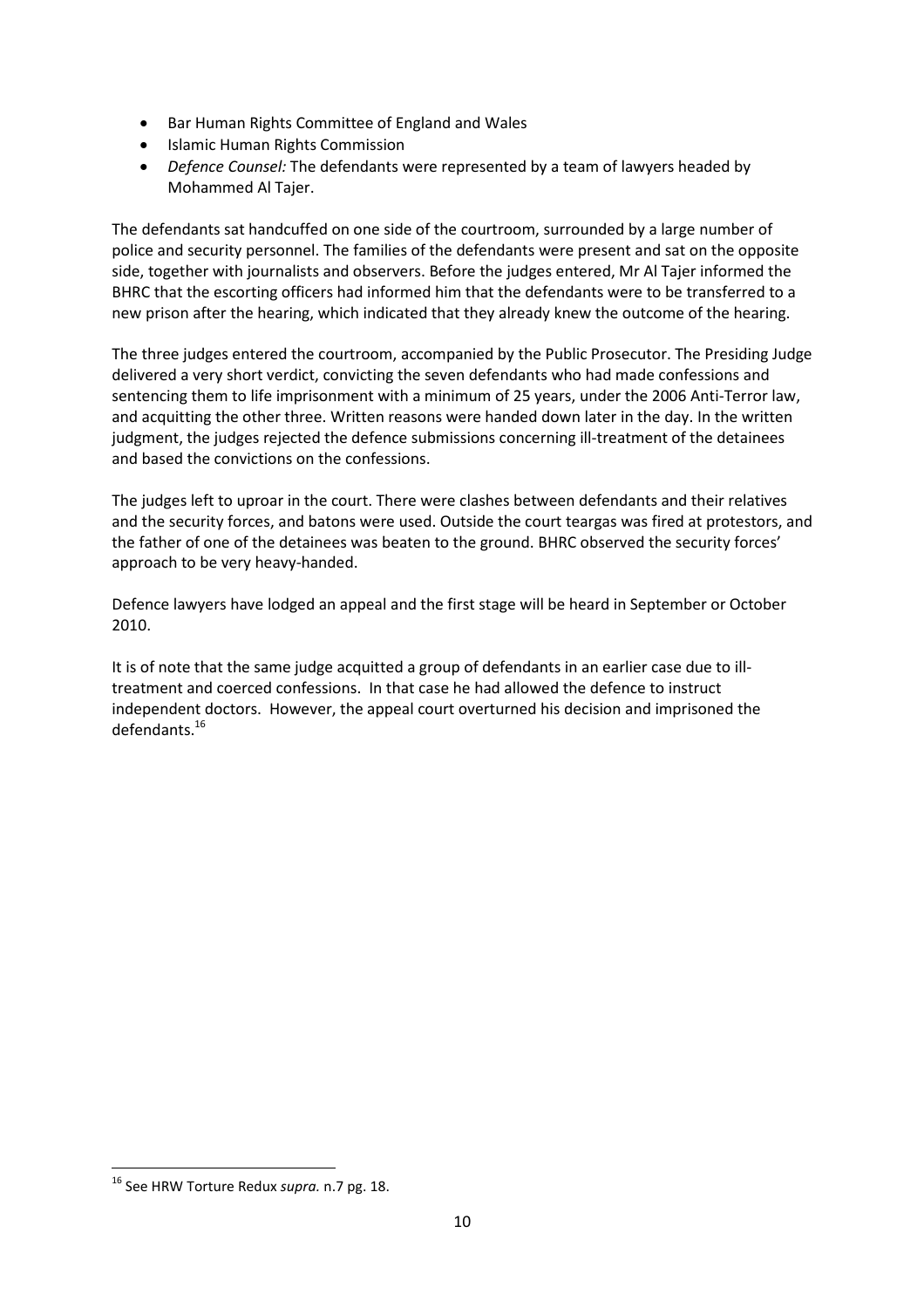#### **MEETINGS**

# *Meeting with Head of Prosecutions – 4th July 2010*

BHRC was able to meet with Nawaf Hamza, Head of Prosecutions. The meeting lasted for approximately 40 minutes after which Mr Hamza brought the interview to an end, stating that his grasp of the English language was not strong enough to deal with the questions asked. BHRC sent a written request for a further meeting, to which no reply was received.

Mr Hamza was very articulate in English and answered many of the questions about court procedure, the independence of the judiciary and the public prosecution system. The meeting ended before BHRC could inquire about the alleged mistreatment of detainees. With regard to the independence of the judiciary, Mr Hamza explained that judges did not necessarily have to be lawyers and that they were appointed by a committee, the Judicial High Council, which makes recommendations to the King. The Judicial High Council also recommends applicants for the post of Attorney-General. Judges have normally worked as Public Prosecutors first, though this is not a prerequisite to the post.

Mr Hamza asserted that the prosecution is forbidden from privately discussing the case with the judiciary. He was unable to explain why the Public Prosecutor did not respond to the submissions made by the defence in the *Adary Park* case.

In respect to entitlement to legal representation, Mr Hamza indicated that in a case where the sentence is less than 3 years' imprisonment a defendant can choose whether to be represented, at his own cost. If however the punishment is 3 years or more, he is entitled to a lawyer, appointed and paid for by the court, if required.

#### *Meeting with senior defence lawyer – 4th July 2010*

In view of the current wave of arrests BHRC will refer to the lawyer as Mr A. Mr A holds a position within the Bahrain Bar Society, and is also involved with the defence committees of lawyers in the 'special' cases. Mr A indicated that Mr Hamza was one of a number of Head Prosecutors.

Mr A stated that the Public Prosecutor maintained a close relationship with the judiciary; it is normal for private discussions to take place between them. He said that Mr Hamza had been correct regarding the provision of lawyers in court, save that the payment to lawyers appointed by the court is so low that many lawyers do not consider it worthwhile taking the case. The payment is 100 dinars for conducting the entire case (approximately £200), which can take between 2-4 years to receive due to administrative processes. As a result, it is common for lawyers to excuse themselves, leaving defendants unrepresented.

Mr A noted that there had been ongoing controversy regarding the appointment of judges. BHRC was informed that the successful judges are usually members of families connected to the Al Khalifa family. A few years ago there had been a successful challenge to the appointment of a number of judges who had performed less well in judicial examinations than other applicants who had not been appointed. The ruling had been overturned in the Appeal Court. According to Mr A, the procedure now ensures that judges are public prosecutors first. Mr A also stated that there had been concern from the business community about the quality of judgments in commercial cases, as well as corruption. As a result, a court of arbitration has been established.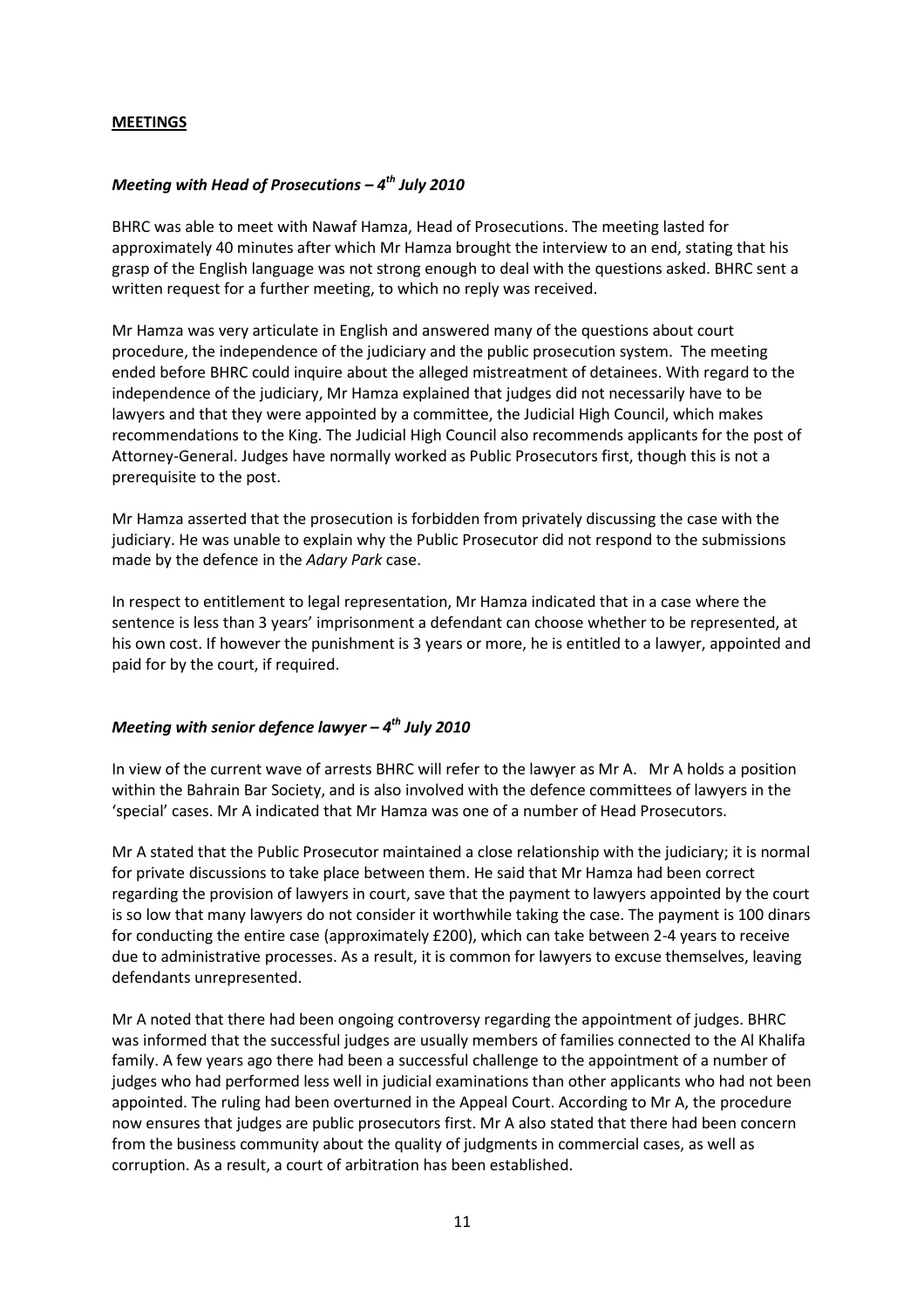Mr A then outlined the problems in the *Ma'ameer Case*. He stated that photographs clearly showed the effects of the mistreatment, the court had declined to allow evidence from independent doctors, and that witnesses were reluctant to come forward for fear of arrest. The BHRC was provided with copies of the photographs.

Having received this information BHRC tried to meet with senior officials in the Ministry of the Interior and a meeting was arranged for the following day.

# *Meeting with the families of the Ma'ameer defendants – 4th July 2010*

BHRC met with families of the accused men in the Ma'ameer case, who recounted their claims of mistreatment and torture. There were direct accounts of beatings upon arrest and hearsay accounts of forced confessions. Some of the allegations were evidenced by photographs, which depicted a variety of injuries to the head, torso, limbs and feet. There was no means of verifying the claims made by the families, but the accounts were given individually rather than in a group and the themes were consistent. The allegations included different types of beating, including *falaka*, attempted rape, whipping with a hose, hanging by handcuffs, electric shock treatment, the use of chemical spray, and threats to family members, particularly of rape of mothers and sisters. According to the families, the accused men were denied access to legal counsel until after the confessions were extracted (this was confirmed by the lawyers). Moreover, they claimed that many of the men were interrogated by the Public Prosecutor in the early hours of the morning; the defendant's told their families that if they denied commission of the crime they were threatened or sent back for further ill-treatment.

The BHRC met with one of the defence witnesses who provided testimony that he had seen the victim's vehicle burning and had assisted him. According to the individual, the man's hair was on fire and he helped extinguish it. This individual did not see how the vehicle caught fire, but the incident happened as the police were leaving the village, and he directed the man towards where the police were. The victim was apparently able to walk and returned to the burning vehicle to remove his bags. The vehicle had come from the same direction as the burning barricade of tyres and the witness speculated that it may have driven through and caught fire. Three days later, at 2am the police broke into the house of the man who had assisted the victim, and arrested him. He was beaten and sprayed with a chemical. The suspect was not told why he was under arrest and he was not given access to a lawyer or his family. Despite the beatings which left bruising to his arms, back, neck, fingers and nails, he did not make any confession. The suspect worked for a government department and was not charged.

BHRC also met with other community and political leaders in *Ma'ameer* which gave interesting context and background, albeit from one side of the community divide. These included Al Wefaq and the Bahraini Human Rights Society. Elsewhere BHRC also met with representatives of the Bahrain Centre for Human Rights ("BCHR"), the Bahrain Transparency Society, Al Wefa, and the Bahrain Youth Society for Human Rights ("BYSHR"). These individuals provided valuable context and spoke about the harassment of human rights groups, referring to the closure of BCHR and the seizure of its assets by the government, the censorship of websites, and the imposition of a large fine against a leading member of the BYSHR for running an unregistered group, after the government refused registration. They also noted their concern at "GONGOs" (Government-supported non-governmental bodies) which claim to uphold and monitor human rights in the Kingdom but in reality lack independence from the government.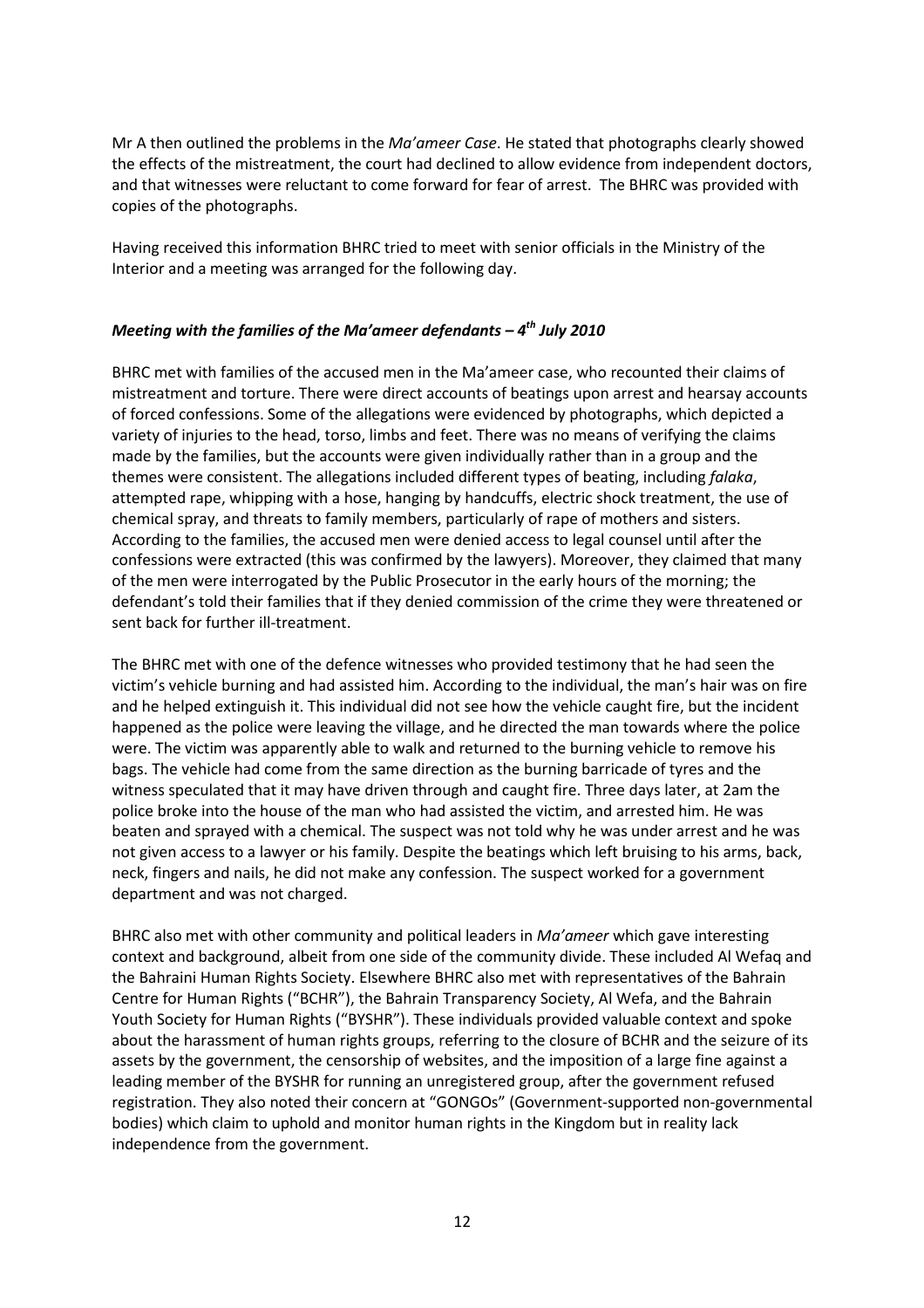# *Meeting with Under Secretary of Ministry of Interior – 5th July 2010*

Following the *Ma'ameer case* hearing, BHRC met with the Under Secretary of the Ministry of Interior, Brigadier Tariq Bin Daina (subsequent to the meeting he was promoted to Major General and made Chief of Public Security). Mr Bin Daina was accompanied by Brigadier Mohammed Bu Hammoud, Deputy Under Secretary for Legal Affairs, Colonel Naji Al Hashel, a director responsible for the Central Governorate, and Major Isa Al Qattan, a director responsible for security in Manama. The meeting lasted two hours and BHRC was impressed at the willingness of these senior officials to discuss the issues raised. The meeting was conducted in English, without an interpreter, and all present were fluent or nearly so.

Mr Bin Daina explained that the public prosecutor system had derived from the French judicial system. The police can only arrest suspects without a warrant in narrow circumstances such as when they see the commission of a crime. In all other cases, they must seek a warrant from the public prosecutor. The police must inform the arrestee of the reason for the arrest and escort him to a police station immediately. The suspect has the right to see a lawyer from the outset. The police invite a suspect to make a statement, but otherwise the suspect is not questioned by them. This is left to the Public Prosecutor.

Mr Bin Daina and Mr Bu Hammoud rejected claims of private meetings between the judiciary and the Public Prosecutor; the fact that the Public Prosecutor had entered the court with the judges in the *Ma'ameer* hearing did not indicate otherwise. Mr Bu Hammoud stated that the Public Prosecutor is located on the floor above and uses a stairway which leads to the same entrance as that used by the judges.

Neither Mr Bin Daina nor Mr Bu Hammoud were sure how judicial appointments are made, though they thought there were various routes such as being a secretary to a judge, a Public Prosecutor or a lawyer.

BHRC inquired about the mistreatment of detainees, stating that all seven of the convicted men in the *Ma'ameer* case had alleged that their confessions were obtained through torture and that the same issue had arisen in the *Adary Park* case, as well as other 'special' cases. All four officials strongly denied that mistreatment of detainees occurred in Bahrain. They claimed that defence lawyers were making false allegations. They also stated that doctors instructed for the defence in such cases merely accepted the word of detainees. There was particular concern regarding the *Human Rights Watch* report into mistreatment of detainees, which the officials felt was unfair. As regards the photographs of the injuries sustained by the Ma'ameer detainees, the officials reacted with some amusement and confusion. Mr Bu Hammoud questioned the authenticity of the photographs, stating that cameras were not permitted into police stations. Major Al-Qattan asserted that detainees were not mistreated, but were he to torture a suspect it would be done in a manner that would not leave an injury. There was a suggestion that the photographs had been tampered with.

BHRC highlighted the similar accounts that it received regarding the methods of mistreatment alleged and the persistence of these claims in addition to the fact that confessions were almost always obtained before lawyers had access to the detainees. Mr Bin Daina replied by stating that "99%" of defendants claimed mistreatment and the only answer to the lack of legal assistance in the police station or before the Public Prosecutor was that detainees had either not requested a lawyer or there had been "problems" in obtaining a power of attorney.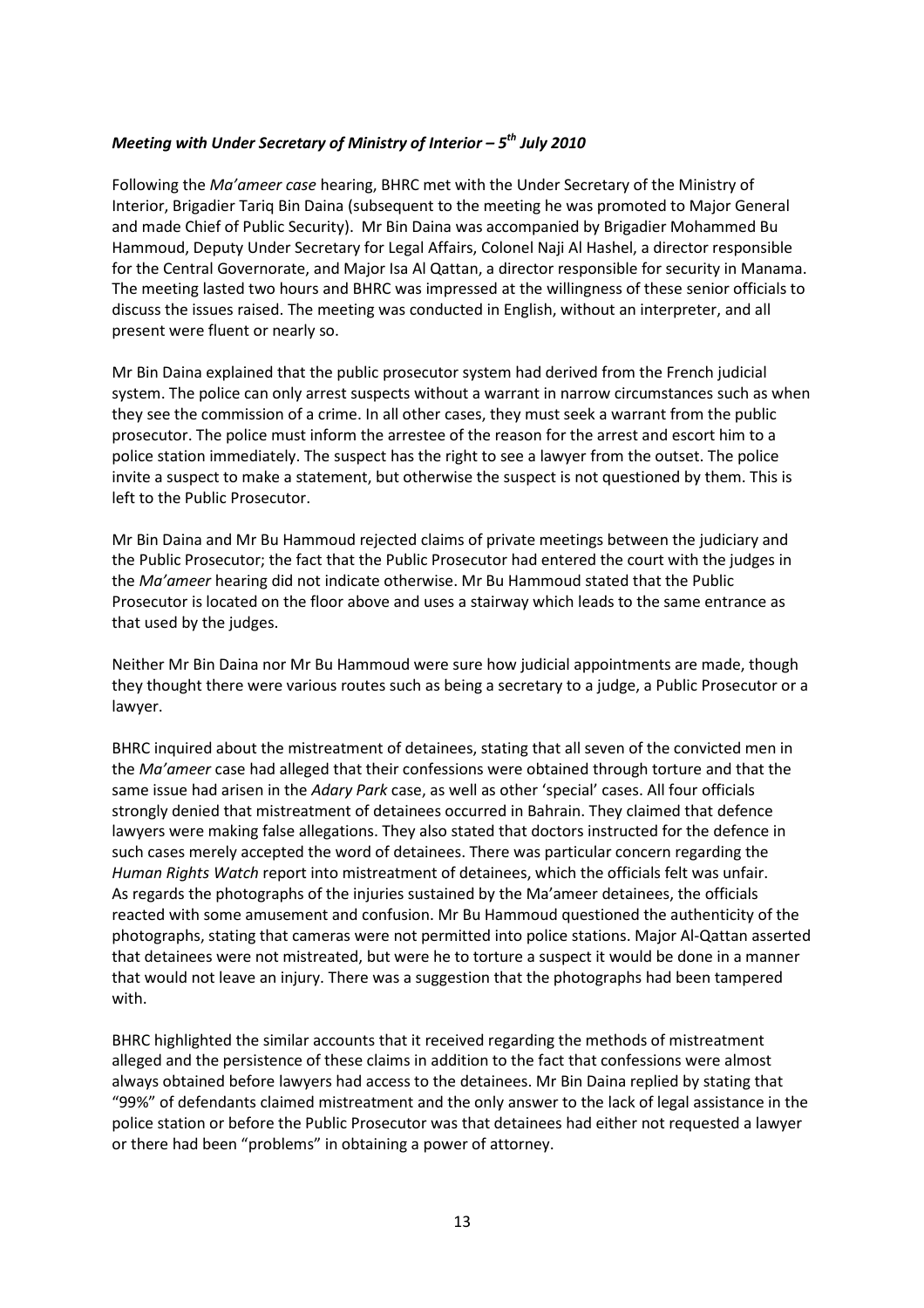A rather confusing discussion then ensued regarding tape recording and CCTV in police stations. At first BHRC was informed that taping suspects would be illegal, after which it was suggested that on occasion there was some taping of suspects. It was ultimately claimed that some police stations were in the process of addressing this issue. The officials indicated that tape recording is soon to be introduced in the main Manama police station. They felt that these measures would be useful to prevent false allegations from being made against police officers.

Mr Bu Hammoud indicated that he was responsible for the internal investigation of complaints against police and other law enforcement personnel and that he took his job very seriously. He claimed to be responsible for a significant number of officers being court-martialled each year. He was not sure whether the courts martial were public, but in fact journalists did not attend. He was unaware of any publicity around these cases and he did not appear to be against the proceedings being open to the public or conducted in the presence of journalists.

BHRC raised the issue of the *Human Rights Committee* of which Mr Bin Daina was the chair. Mr Bu Hammoud explained that this was a policy body, rather than one which provides an individual complaints mechanism. BHRC suggested that an independent human rights commission should be established to investigate complaints of torture and mistreatment of detainees. Initially Mr Bu Hammoud was against this, indicating that his department adequately dealt with such issues. He also stated that some individuals would contest the independence of the commission and refuse to accept its decisions. Mr Bu Hammoud eventually accepted the principle of an independent body, but stated that this was not the right time.

Various websites are blocked within Bahrain, including those of human rights groups such as the BCHR. BHRC raised the issue of censorship with Mr Bu Hammoud, who acknowledged that it does occur in respect of explicit sex sites, but that this was an area outside of the Ministry of Interior's remit. (It is noted that since the recent crackdown and arrests a large number of websites have been blocked and the press have been ordered not to publish any reference to the arrests apart from official statements).

Finally, Mr Bu Hammoud referred to double standards from certain countries regarding respect for human rights, and he referred expressly to Guantanamo Bay. He had travelled to Guantanamo to repatriate the Bahraini detainees. BHRC noted agreement with Mr Bu Hammoud's views on Guantanamo, but indicated that alleged human rights abuses in Bahrain were not improved by the position in other countries.

# *Meeting with detainees from previous cases – 5th and 6th July 2010*

BHRC met with three men who had been detained in a previous 'special' case who were also convicted on coerced confessions, allegedly extracted through torture.<sup>17</sup> Following the meeting with the *Ma'ameer* detainees, BHRC had asked to meet other detainees who could shed light on the allegations of mistreatment, based on first-hand experience. Once again BHRC cannot verify what was claimed in each particular case, but the allegations are of the same nature as those claimed in the present cases. One of these detainees named Mr Nawaf Hamza as being complicit in his torture. It was said that where detainees appeared in front of Public Prosecutors but refused to make or sign confessions they would be returned to detention for further mistreatment.

l

<sup>17</sup> HRW Torture Redux *supra* n. 7 pg. 18.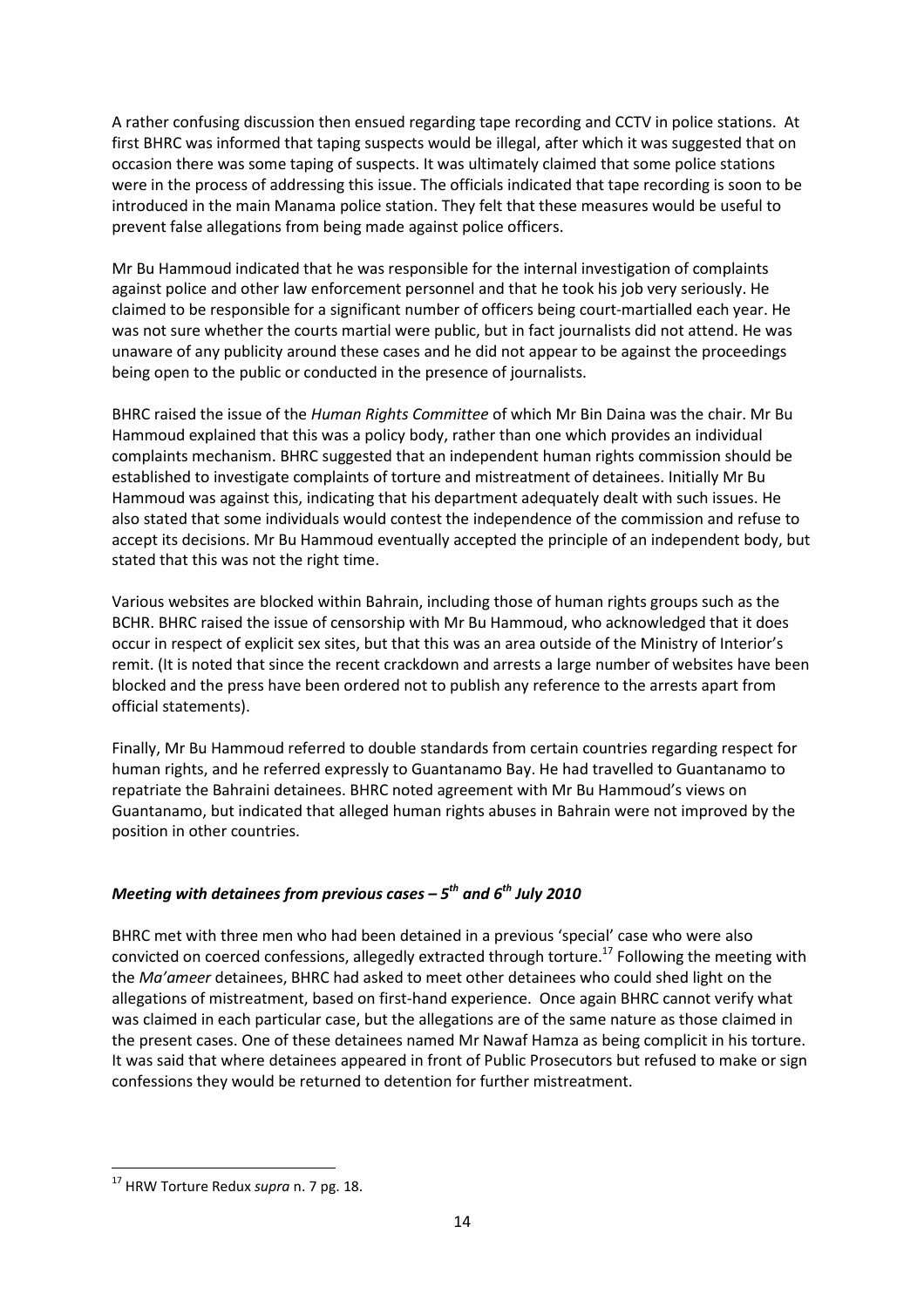On the morning of 6 July, BHRC visited the home of a detainee in a previous 'special' case who had been released from his sentence.<sup>18</sup> He graphically described the nature of the torture he had been subjected to prior to confessing in his case. This involved hanging from hand-cuffs in a stair well, beatings, and rape with a baton. He had resisted making a false confession until he was repeatedly subjected to electric shock treatment, with what he believed to be an anti-attack device, on his armpit, chest, nipples, thigh and genitalia. He was taken before the Public Prosecutor in the early hours of the morning, whom he informed of the mistreatment. He was then returned to police and beaten before being brought back before the Public Prosecutor, in whose presence he made a written confession. The accused had repeatedly asked for a lawyer, but this request was refused. At court he denied the charge and asserted that the confession had been extracted by torture. The judge however disbelieved him and he was convicted and imprisoned.

This man indicated that he had seen a doctor provided by the police on the second day of his detention. The doctor conducted routine checks, such as taking his blood pressure, but he had not been allowed to speak. The man suffered from a degenerative condition and he had subsequently been informed by his own doctor that his mistreatment had worsened the condition.

Finally, BHRC met with representatives from the British and American embassies, to whom the findings of this visit were reported.

l <sup>18</sup> *Ibid.*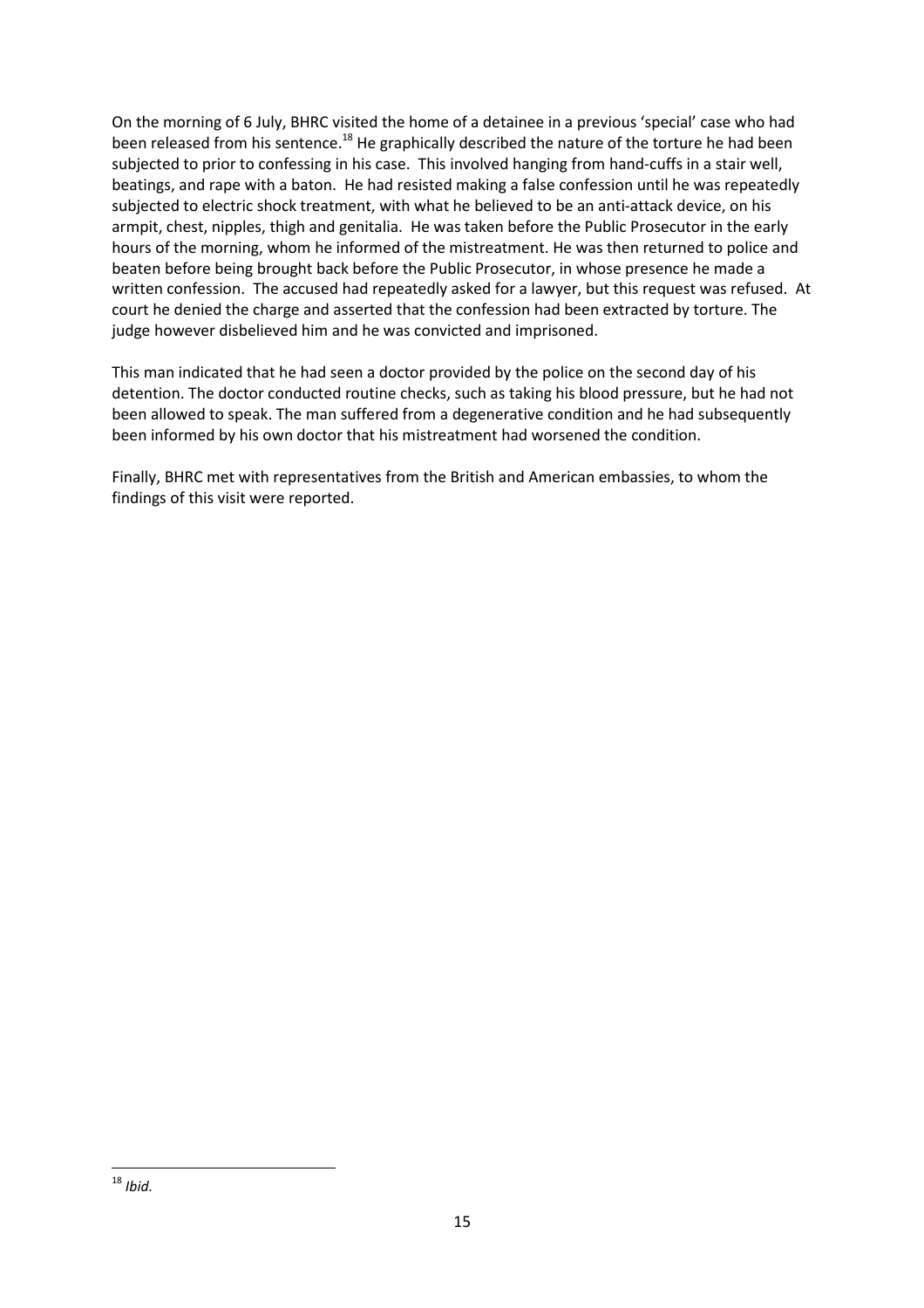#### **CONCLUSIONS**

BHRC welcomes the cooperation of the officials with whom it met, which demonstrated a willingness by the Bahraini authorities to address the issues raised during the visit. However, it is concerned by the persistent gap between Bahrain's legislative framework and the practical implementation of its human rights obligations.

It is disappointing that the issues raised by our Bahrain trial observation report of 2009 are of concern in the present hearings: admissibility of coerced confessions and alleged torture/cruel, inhuman or degrading treatment.

The allegations of mistreatment and torture of detainees are not simply persistent; they are pervasive. In virtually all the cases of convictions in 'special' cases investigated by BHRC, those convictions were founded on disputed confessions, all alleged to have been made under duress and torture. It is not credible to blame this on defence lawyers or the political situation. Moreover, despite clear provisions for legal advice and representation in Bahraini law, these confessions invariably occurred prior to any access to lawyers. It may be that there are some detainees who have declined legal assistance, and there may have been difficulties with availability of lawyers on some occasions, but it offends common sense to suppose that all of these detainees were afforded their proper rights under the law. If they were not, this alone must support their contentions of mistreatment. BHRC was repeatedly told that detainees were taken before the Public Prosecutor in the early hours of the morning when access to defence lawyers would be most difficult. In the *Ma'ameer* case all 7 convicted men confessed to the killing and then tried to retract their admissions. Seven separate disputed confessions in a murder case is an extremely irregular phenomenon yet is a pattern in cases of this type in Bahrain.

The recommendations made below should contribute to reducing or eradicating such serious human rights abuses. In addition, in any case where allegations against the police are exaggerated or indeed fabricated, the measures suggested would protect the security forces from allegations which must damage the reputation of the state domestically and internationally.

Confessions were the sole or main evidence against the accused in both cases observed on this visit. Under Article 15 of the CAT, the Kingdom of Bahrain is prohibited from admitting in proceedings any evidence or statements extracted through torture. A similar obligation can be found in Article 13 of the Arab Charter on Human Rights, Article 19 of the Constitution of the Kingdom of Bahrain as well as the Human Rights Committee's General Comments  $13^{19}$  and  $20.^{20}$  The alleged mistreatment clearly reaches the threshold required for torture. In the absence of a thorough and impartial investigation of the evidence, the confessions should not have been made admissible.

In light of the allegations in these cases, BHRC encourages Bahrain to educate and train its police and security officials on its international human rights obligations pertaining to the prohibition on torture. This would be in line with UN Code of Conduct for Law Enforcement Officials.<sup>21</sup> Article 5 of

 $\overline{\phantom{0}}$ 

**<sup>19</sup>** Human Rights Committee, General Comment 13, Article 14 (Twenty-first session, 1984), Compilation of General Comments and General Recommendations Adopted by Human Rights Treaty Bodies, U.N. Doc. HRI/GEN/1/Rev.1 at 14 (1994) available at: http://www1.umn.edu/humanrts/gencomm/hrcom13.htm (last accessed 27 September 2010).

**<sup>20</sup>** Human Rights Committee, General Comment 20, Article 7 (Forty-fourth session, 1992), Compilation of General Comments and General Recommendations Adopted by Human Rights Treaty Bodies, U.N. Doc. HRI/GEN/1/Rev.1 at 30 (1994) available at: http://www1.umn.edu/humanrts/gencomm/hrcom20.htm> (last accessed 27 September 2010).

<sup>21</sup> *Supra* n. 15.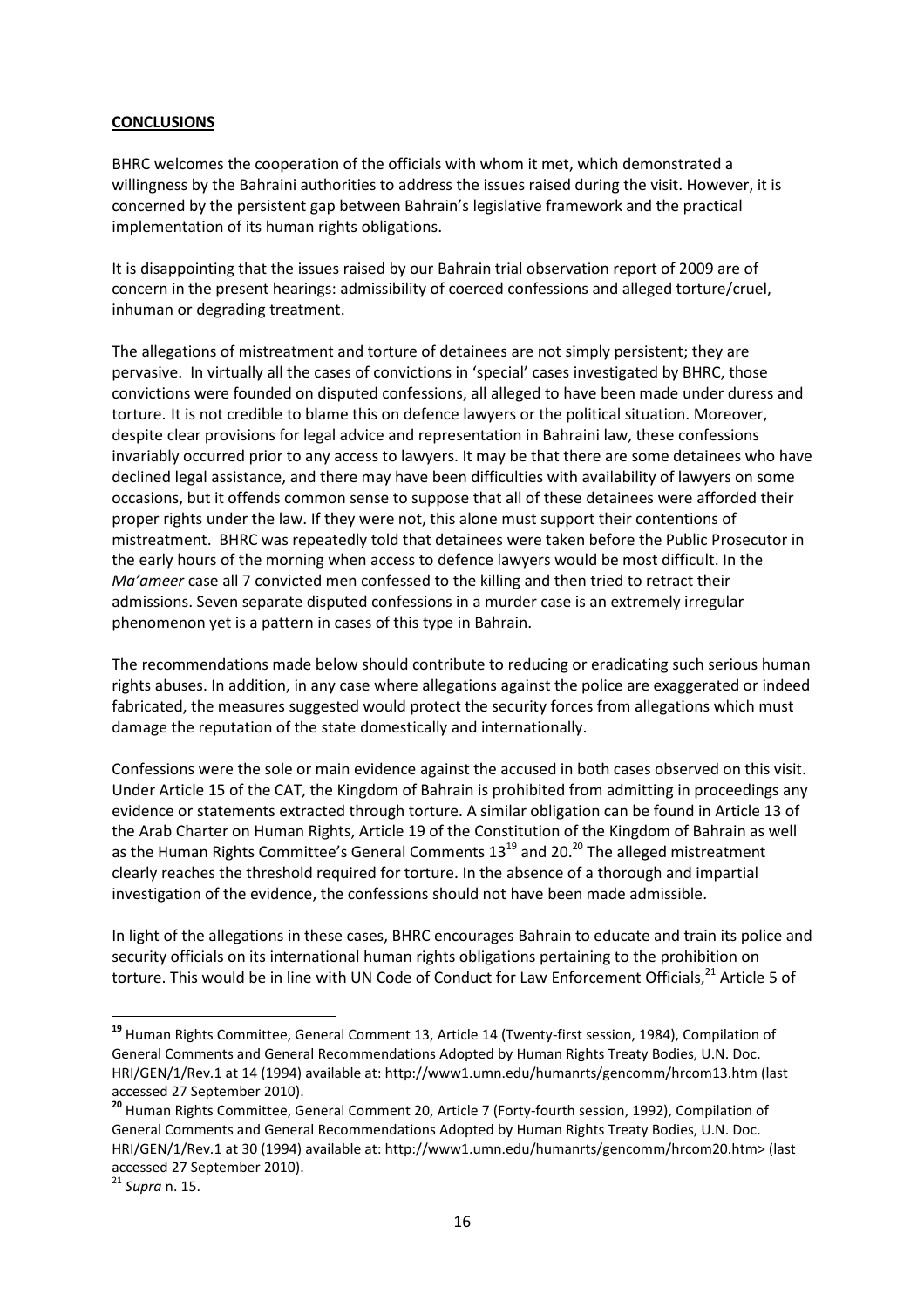which prohibits such an official from inflicting, instigating or tolerating an act of torture/cruel, inhuman or degrading treatment. Moreover, it is recommended that medical personnel are instructed on Bahrain's torture obligations, in order to encourage thorough and careful investigation of any such allegations.

It is not sufficient or credible for the Kingdom of Bahrain to claim that defence lawyers are making false accusations relating to torture/ill-treatment. Given the widespread reports of such claims, Bahrain should investigate all cases of alleged torture and prosecute those responsible, in compliance with its obligations under the CAT.

It is of concern that Bahrain has neither signed nor ratified the Optional Protocol to the CAT. This would allow independent experts to make regular visits to places of detention in Bahrain and thus monitor the treatment of detainees. No mechanism exists on the international or national level for victims to voice their abuses. It is therefore imperative that the Kingdom becomes a party to this Protocol. It is also recommended that Bahrain set up an independent body to receive individual complaints relating to torture, given that the present NHRI does not have a mandate to do so, and is unlikely to meet impartiality standards.

The defendants' right to legal access was violated in the above cases. Confessions were extracted before such access, contrary to Article 14 of the ICCPR and the Body of Principles for the Protection of All Persons under any form of Detention or Imprisonment, which provides for the defendant's right to prompt communication with his lawyer. Further, defence counsel in the *Adary Park* case were not served with the prosecution papers until shortly before the hearing and the video evidence had not made available at all. Article 14(3)(b) of the ICCPR states that the defendant must be given "adequate time and facilities to prepare his defence", and it is questionable whether the short adjournment allowed was compliant with that requirement.

Discussion with defence lawyers indicated that there are serious concerns about the potential influence of the Public Prosecutor in judicial decisions, and the number of judges connected to the Royal Family. BHRC suggests the Kingdom of Bahrain ensure the full implementation of the United Nations Basic Principles on the Independence of the Judiciary, in particular the following provisions:

> *2. "The judiciary shall decide matters before them impartially, on the basis of facts and in accordance with the law, without any restrictions, improper influences, inducements, pressures, threats or interferences, direct or indirect, from any quarter or for any reason."*

*4. "There shall not be any inappropriate or unwarranted interference with the judicial process…"*<sup>22</sup>

The Guidelines on the Role of Prosecutors also states that "prosecutors should be strictly separated from judicial functions".<sup>23</sup>

In response to the concerns raised by defence counsel about the selection and ability of judges, the principles on qualification, selection and training should be borne in mind:

> *10. "Persons selected for judicial office shall be individuals of integrity and ability with appropriate training or qualifications in law. Any method of judicial selection shall safeguard against judicial appointments for improper motives. In the selection*

 $\overline{\phantom{0}}$ 

<sup>22</sup> *Supra* n. 13.

<sup>23</sup> *Supra* n. 14, Principle 10.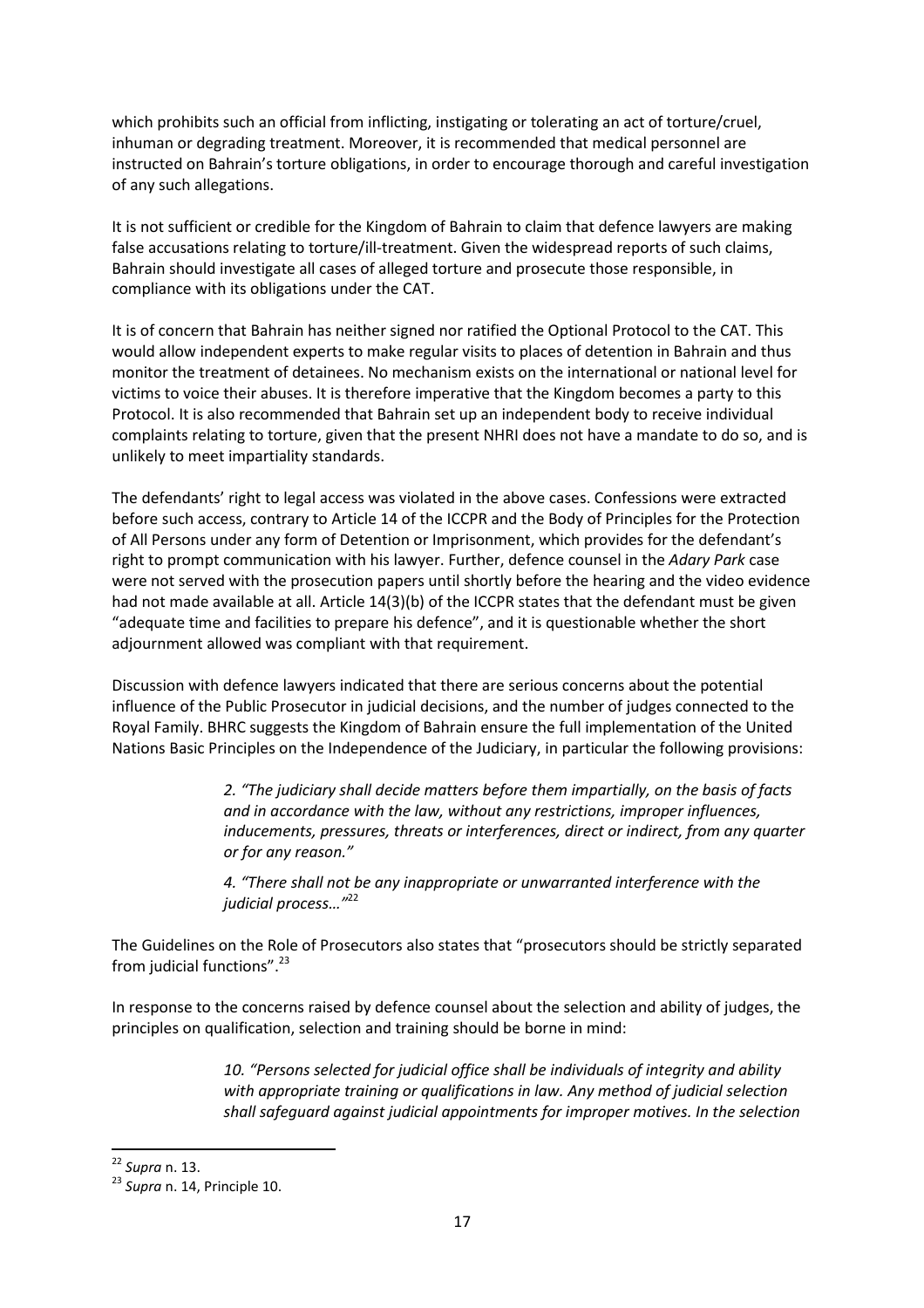*of judges, there shall be no discrimination against a person on the grounds of race, colour, sex, religion, political or other opinion, national or social origin, property, birth or status, except that a requirement, that a candidate for judicial office must be a national of the country concerned, shall not be considered discriminatory."<sup>24</sup>*

l <sup>24</sup> *Supra* n. 13.